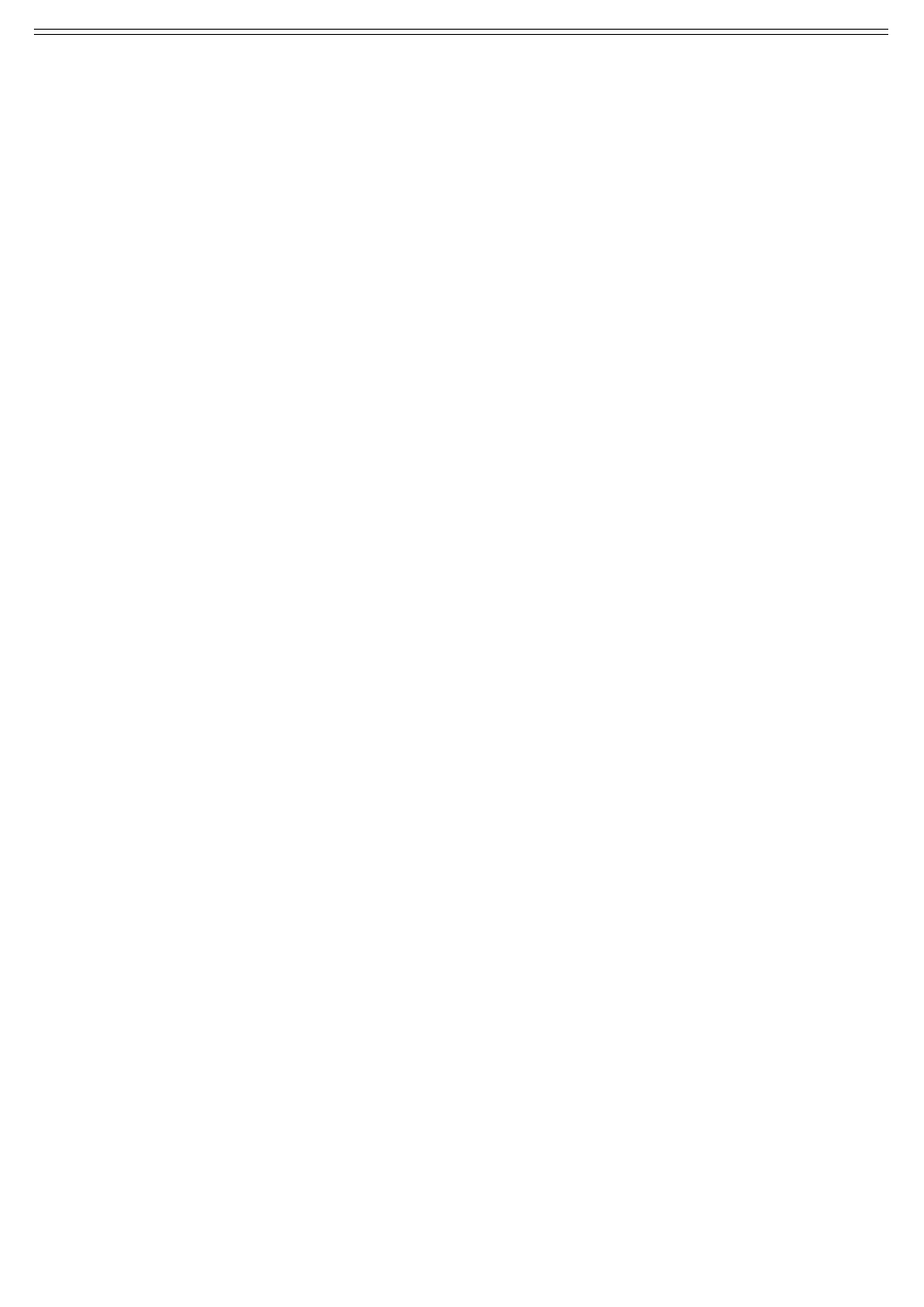#### **EXPLANATORY NOTE**

This Registration Statement on Form S-8, relating to the 2018 Stock Incentive Plan and the 2018 Employee Stock Purchase Plan of Arvinas, Inc. (the "Registrant"), is being filed for the purpose of registering additional securities of the same class as other securities for which a Registration Statement on Form S-8 has previously been filed and is effective. Accordingly, this Registration Statement incorporates by reference the contents of (i) the Registration Statement on Form S-8, File No. [333-227555](http://www.sec.gov/Archives/edgar/data/1655759/000119312518284962/d631356ds8.htm), filed with the Securities and Exchange Commission (the "SEC") on September 27, 2018 by the Registrant, relating to the Registrant's Incentive Share Plan, as amended, 2018 Stock Incentive Plan and 2018 Employee Stock Purchase Plan, (ii) the Registration Statement on Form S-8, File No. [333-231388](http://www.sec.gov/Archives/edgar/data/1655759/000119312519144337/d706829ds8.htm), filed with the SEC on May 10, 2019 by the Registrant, relating to the Registrant's 2018 Stock Incentive Plan and 2018 Employee Stock Purchase Plan, and (iii) the Registration Statement on Form S-8, File No. [333-237215,](http://www.sec.gov/Archives/edgar/data/1655759/000119312520074994/d897511ds8.htm) filed with the SEC on March 16, 2020 by the Registrant, relating to the Registrant's 2018 Stock Incentive Plan and 2018 Employee Stock Purchase Plan, in each case, except for Item 8, Exhibits.

#### **Item 8. Exhibits**

| Exhibit<br>No. | Description                                                                                         |
|----------------|-----------------------------------------------------------------------------------------------------|
| 4.1(1)         | Restated Certificate of Incorporation of the Registrant                                             |
| 4.2(2)         | <b>Amended and Restated Bylaws of the Registrant</b>                                                |
| 5.1            | Opinion of Wilmer Cutler Pickering Hale and Dorr LLP, counsel to the Registrant                     |
| 23.1           | Consent of Wilmer Cutler Pickering Hale and Dorr LLP (included in Exhibit 5.1)                      |
| 23.2           | Consent of Deloitte & Touche, LLP, independent registered public accounting firm for the Registrant |
| 24.1           | Power of Attorney (included on the signature pages of this registration statement)                  |
| 99.1(3)        | 2018 Stock Incentive Plan                                                                           |
| 99.2(4)        | 2018 Employee Stock Purchase Plan                                                                   |

(1) Previously filed with the Securities and Exchange Commission on October 1, 2018 as Exhibit 3.1 to the Registrant's Current Report on Form 8-K and incorporated herein by reference.

(2) Previously filed with the Securities and Exchange Commission on October 1, 2018 as Exhibit 3.2 to the Registrant's Current Report on Form 8-K and incorporated herein by reference.

(3) Previously filed with the Securities and Exchange Commission on September 14, 2018 as Exhibit 10.4 to Amendment No. 1 to the Registrant's Registration Statement on Form S-1 (File No. 333-227112), and incorporated herein by reference.

(4) Previously filed with the Securities and Exchange Commission on September 14, 2018 as Exhibit 10.6 to Amendment No. 1 to the Registrant's Registration Statement on Form S-1 (File No. 333-227112), and incorporated herein by reference.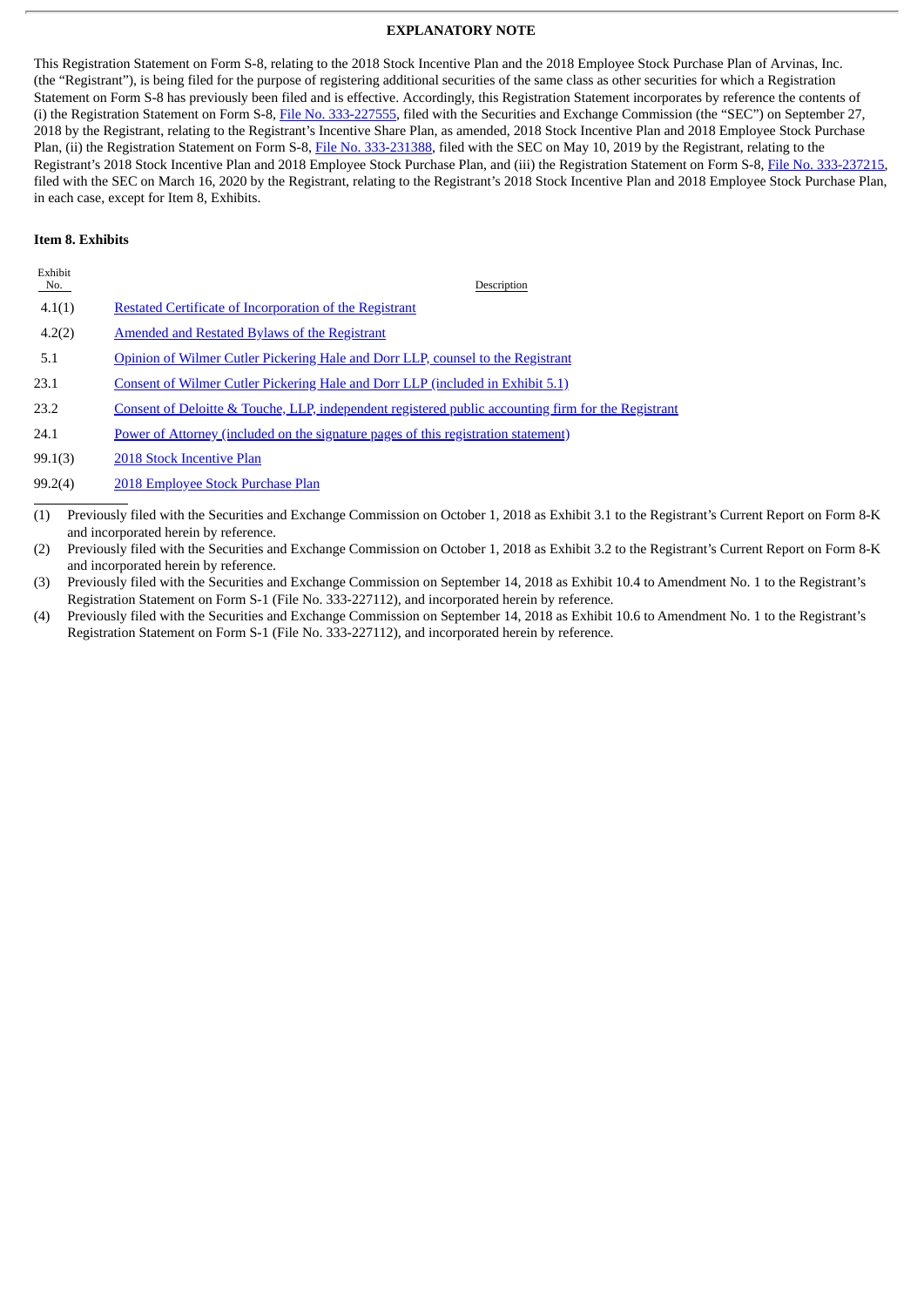#### **SIGNATURES**

Pursuant to the requirements of the Securities Act of 1933, as amended, the Registrant certifies that it has reasonable grounds to believe that it meets all of the requirements for filing on Form S-8 and has duly caused this Registration Statement to be signed on its behalf by the undersigned, thereunto duly authorized, in the City of New Haven, State of Connecticut, on this 1st day of March, 2021.

#### ARVINAS, INC.

By: /s/ John Houston, Ph.D.

John Houston, Ph.D. President and Chief Executive Officer

#### **POWER OF ATTORNEY AND SIGNATURES**

<span id="page-3-0"></span>We, the undersigned officers and directors of Arvinas, Inc., hereby severally constitute and appoint John Houston, Ph.D., Sean Cassidy and Matthew Batters, and each of them singly, our true and lawful attorneys with full power to any of them, and to each of them singly, to sign for us and in our names in the capacities indicated below the Registration Statement on Form S-8 filed herewith and any and all amendments to said Registration Statement, and generally to do all such things in our name and on our behalf in our capacities as officers and directors to enable Arvinas, Inc. to comply with the provisions of the Securities Act of 1933, as amended, and all requirements of the Securities and Exchange Commission, hereby ratifying and confirming our signatures as they may be signed by our said attorneys, or any of them, to said registration statement and any and all amendments thereto.

Pursuant to the requirements of the Securities Act of 1933, as amended, this Registration Statement has been signed by the following persons in the capacities and on the dates indicated.

| <b>Signature</b>          | Title                                           | Date          |
|---------------------------|-------------------------------------------------|---------------|
| /s/ John Houston, Ph.D.   | President, Chief Executive Officer and Director | March 1, 2021 |
| John Houston, Ph.D        | (principal executive officer)                   |               |
| /s/ Sean Cassidy          | Chief Financial Officer and Treasurer           | March 1, 2021 |
| Sean Cassidy              | (principal financial and accounting officer)    |               |
| /s/ Timothy Shannon, M.D. | Chairman of the Board of Directors              | March 1, 2021 |
| Timothy Shannon, M.D.     |                                                 |               |
| /s/ Linda Bain            | Director                                        | March 1, 2021 |
| Linda Bain                |                                                 |               |
| /s/ Wendy Dixon, Ph.D.    | <b>Director</b>                                 | March 1, 2021 |
| Wendy Dixon, Ph.D.        |                                                 |               |
| /s/ Edward Kennedy, Jr.   | Director                                        | March 1, 2021 |
| Edward Kennedy, Jr.       |                                                 |               |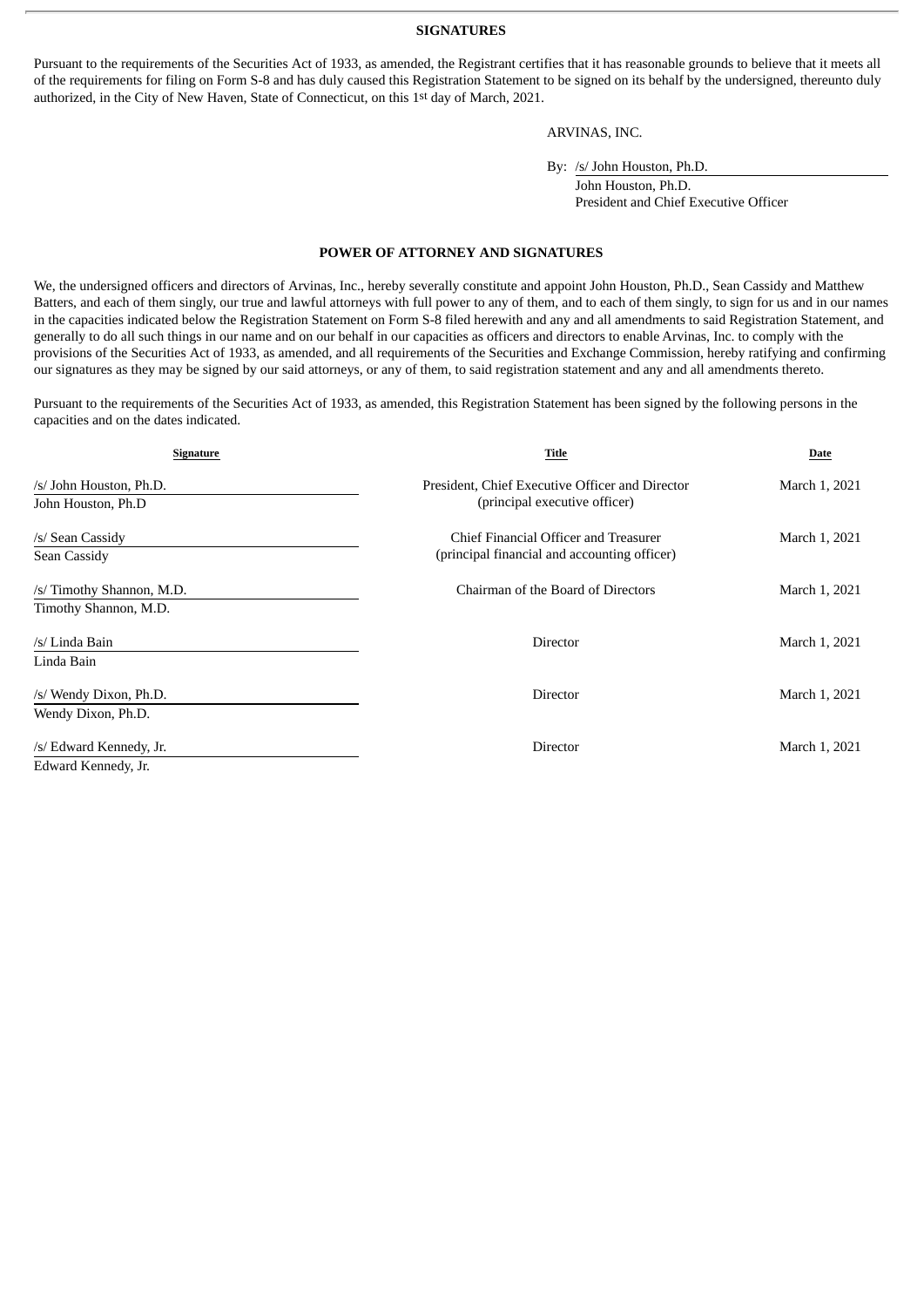| /s/ Bradley Margus<br><b>Bradley Margus</b>                    | <b>Director</b> | March 1, 2021 |
|----------------------------------------------------------------|-----------------|---------------|
| /s/ Briggs Morrison, M.D.<br>Briggs Morrison, M.D.             | <b>Director</b> | March 1, 2021 |
| /s/ Leslie Norwalk, Esq.<br>Leslie Norwalk, Esq.               | <b>Director</b> | March 1, 2021 |
| /s/ Liam Ratcliffe, M.D., Ph.D.<br>Liam Ratcliffe, M.D., Ph.D. | Director        | March 1, 2021 |
| /s/ Laurie Smaldone Alsup, M.D.<br>Laurie Smaldone Alsup, M.D. | <b>Director</b> | March 1, 2021 |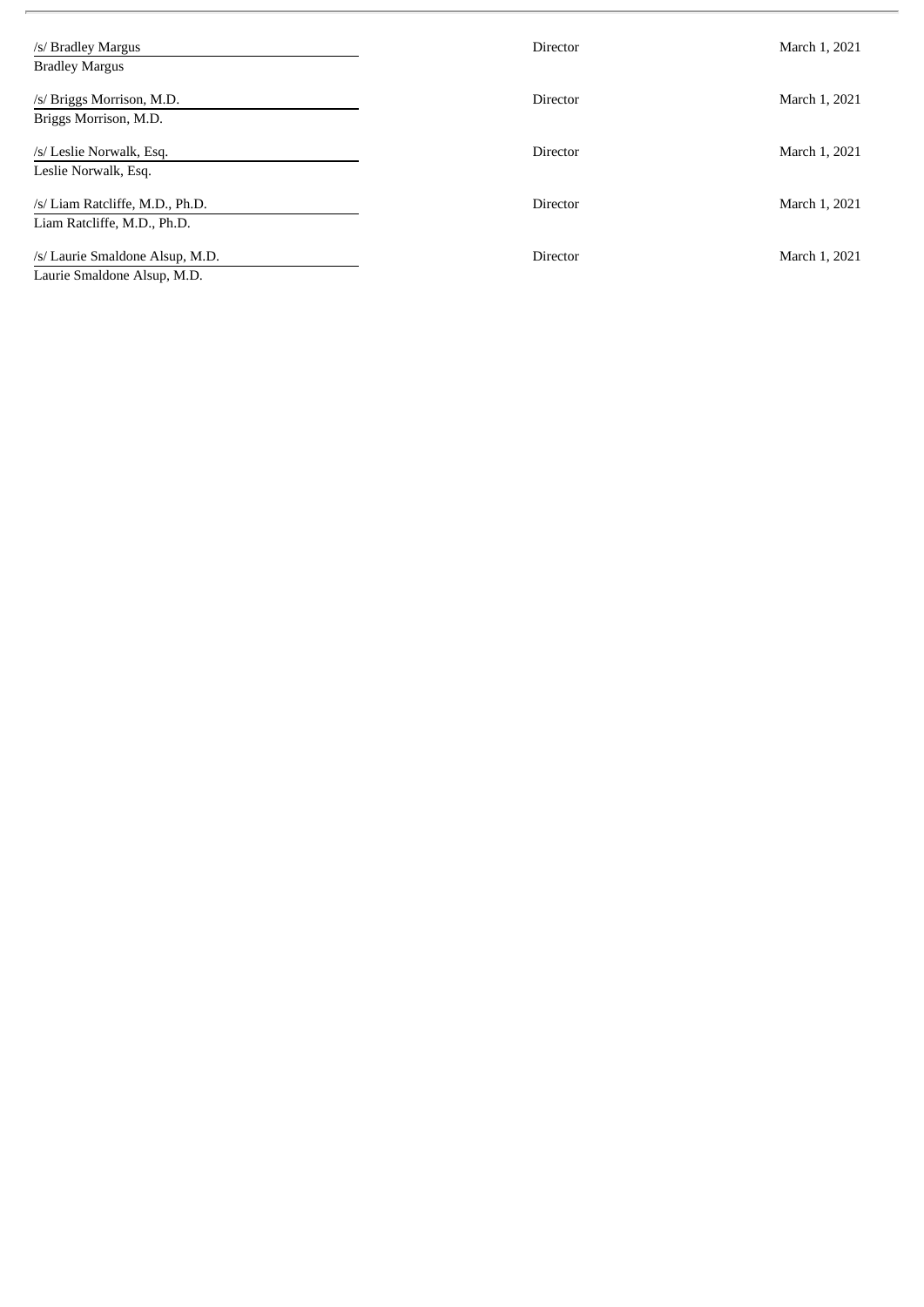**Exhibit 5.1**

## WILMERHALE

<span id="page-5-0"></span>March 1, 2021 **Brian A. Johnson**

+1 212 230 8800 (t) +1 212 230 8888 (f) wilmerhale.com

Arvinas, Inc. 5 Science Park 395 Winchester Ave. New Haven, CT 06511

#### Re: 2018 Stock Incentive Plan 2018 Employee Stock Purchase Plan

Ladies and Gentlemen:

We have assisted in the preparation of a Registration Statement on Form S-8 (the "**Registration Statement**") to be filed with the Securities and Exchange Commission (the "**Commission**") under the Securities Act of 1933, as amended (the "**Securities Act**"), relating to an aggregate of 2,433,285 shares of common stock, \$0.001 par value per share (the "**Shares**"), of Arvinas, Inc., a Delaware corporation (the "Company"), issuable under the Company's 2018 Stock Incentive Plan and 2018 Employee Stock Purchase Plan (collectively, the "Plans").

We have examined the certificate of incorporation and bylaws of the Company, each as amended and restated to date, and originals, or copies certified to our satisfaction, of all pertinent records of the meetings of the directors and stockholders of the Company, the Registration Statement and such other documents relating to the Company as we have deemed material for the purposes of this opinion.

In our examination of the foregoing documents, we have assumed the genuineness of all signatures, the authenticity of all documents submitted to us as originals, the conformity to original documents of all documents submitted to us as certified, photostatic or other copies, the authenticity of the originals of any such documents and the legal competence of all signatories to such documents.

We assume that the appropriate action will be taken, prior to the offer and sale of the Shares in accordance with the Plans, to register and qualify the Shares for sale under all applicable state securities or "blue sky" laws.

We express no opinion herein as to the laws of any state or jurisdiction other than the General Corporation Law of the State of Delaware and the federal laws of the United States of America.

It is understood that this opinion is to be used only in connection with the offer and sale of the Shares while the Registration Statement is in effect.

Please note that we are opining only as to the matters expressly set forth herein, and no opinion should be inferred as to any other matters.

Based on the foregoing, we are of the opinion that the Shares have been duly authorized for issuance and, when the Shares are issued and paid for in accordance with the terms and conditions of the Plans, the Shares will be validly issued, fully paid and nonassessable.

Wilmer Cutler Pickering Hale and Dorr LLP, 7 World Trade Center, 250 Greenwich Street, New York, New York 10007

Beijing Berlin Boston Brussels Denver Frankfurt London Los Angeles New York Palo Alto San Francisco Washington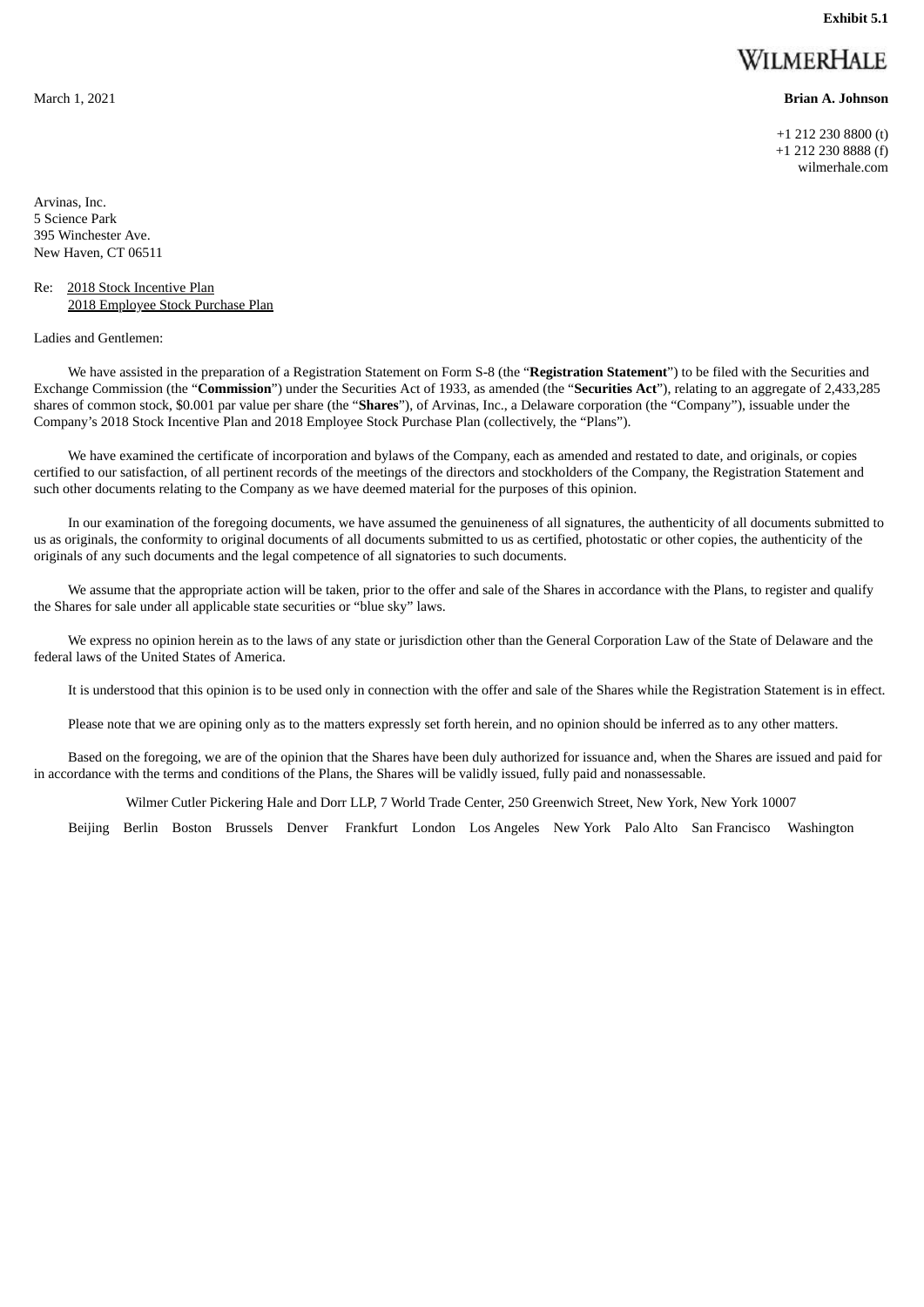## WILMERHALE

March 1, 2021 Page 2

We hereby consent to the filing of this opinion with the Commission in connection with the Registration Statement in accordance with the requirements of Item 601(b)(5) of Regulation S-K under the Securities Act. In giving such consent, we do not hereby admit that we are in the category of persons whose consent is required under Section 7 of the Securities Act or the rules and regulations of the Commission.

Very truly yours,

WILMER CUTLER PICKERING HALE AND DORR LLP

By: /s/ Brian A. Johnson

Brian A. Johnson, Partner